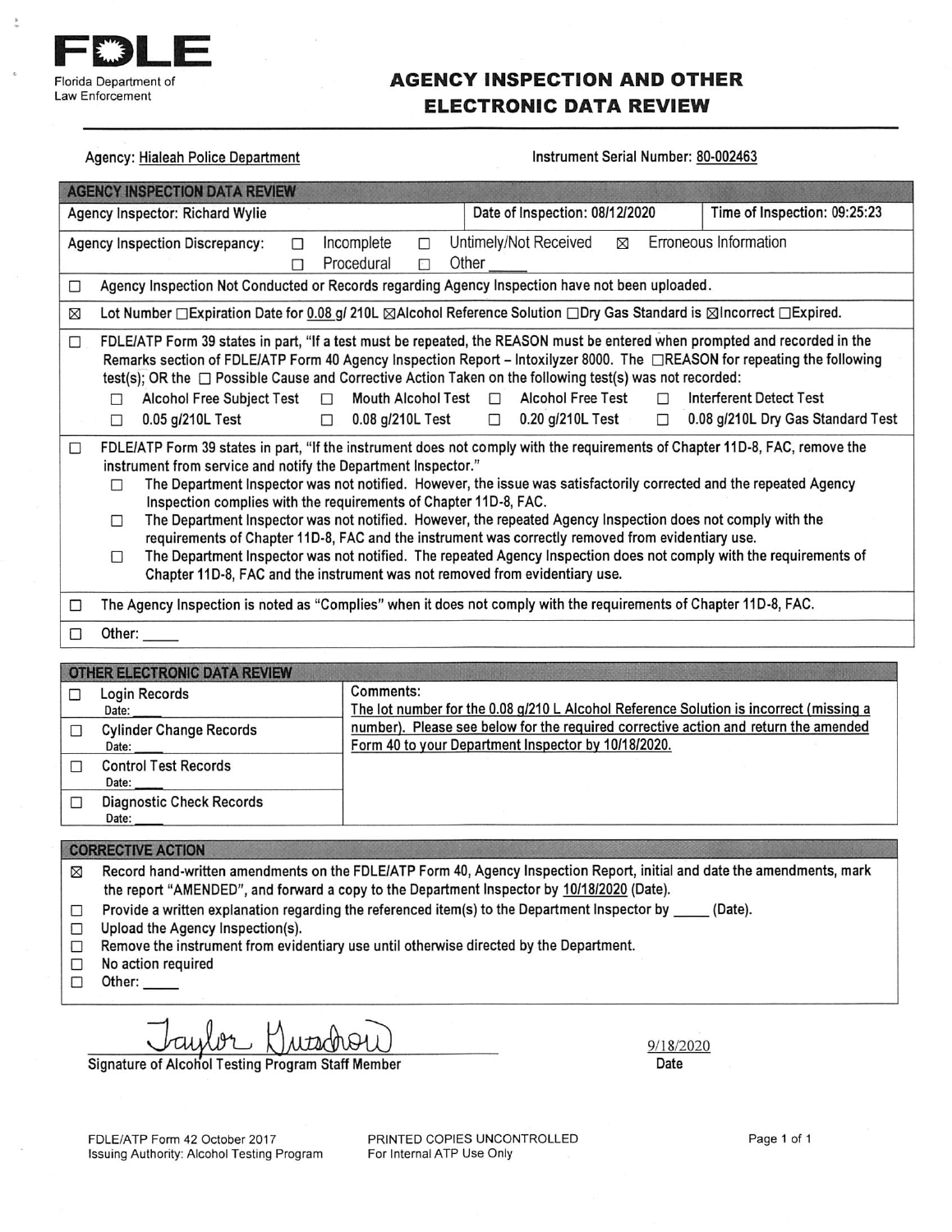# AMENDED Florida Department of Law Enforcement **Alcohol Testing Program**

## AGENCY INSPECTION REPORT - INTOXILYZER 8000

Agency: HIALEAH PD Time of Inspection: 09:25

 $\frac{1}{2}$ 

Date of Inspection: 08/12/2020

Serial Number: 80-002463 Software: 8100.27

| Check or Test                               | <b>YES</b> | <b>NO</b> |
|---------------------------------------------|------------|-----------|
| Date and/or Time Adjusted                   |            |           |
|                                             |            | No.       |
| Diagnostic Check (Pre-Inspection): OK       |            |           |
|                                             | Yes        |           |
| Alcohol Free Subject Test: 0.000            |            |           |
|                                             | Yes        |           |
| Mouth Alcohol Test: Slope Not Met           |            |           |
|                                             | Yes        |           |
| Interferent Detect Test: Interferent Detect |            |           |
|                                             | Yes        |           |
| Diagnostic Check (Post-Inspection): OK      |            |           |
|                                             | Yes        |           |

| Alcohol Free<br>Test<br>(g/210L) | $0.05q/210L$ Test<br>(g/210L)<br>Lot#:201910D<br>Exp: $10/22/2021$ | $0.08q/210L$ Test<br>(q/210L)<br>Lot#:20198B<br>Exp: 08/07/2021 | $0.20q/210L$ Test<br>(q/210L)<br>Lot#:201902C<br>Exp: $02/20/2021$ | $0.08$ g/210L<br>Dry Gas Std Test<br>(g/210L)<br>Lot#:1224982<br>Exp: $10/31/2022$ |
|----------------------------------|--------------------------------------------------------------------|-----------------------------------------------------------------|--------------------------------------------------------------------|------------------------------------------------------------------------------------|
| 0.000                            | 0.048                                                              | 0.077                                                           | 0.196                                                              | 0.080                                                                              |
| 0.000                            | 0.049                                                              | 0.078                                                           | 0.198                                                              | 0.080                                                                              |
| 0.000                            | 0.049                                                              | 0.079                                                           | 0.198                                                              | 0.080                                                                              |

#### Number of Simulators Used: 5

**Remarks:** 

THE LOST FOR O. OSG 210L SOLATON WAS STATERED

| $-$ The above instrument complies ( $X$ ) does not comply (<br>with Chapter 11D-8, FAC.                                                                                                      |  |
|----------------------------------------------------------------------------------------------------------------------------------------------------------------------------------------------|--|
| I certify that I hold a valid Florida Department of Law Enforcement Agency Inspector Permit and that I<br>performed this inspection in accordance with the provisions of Chapter 11D-8, FAC. |  |
| $KichersEWA(e_0Y1512)$<br>RICHARD E WYLIE<br>Signature and Printed Name                                                                                                                      |  |

08/12/2020 Date